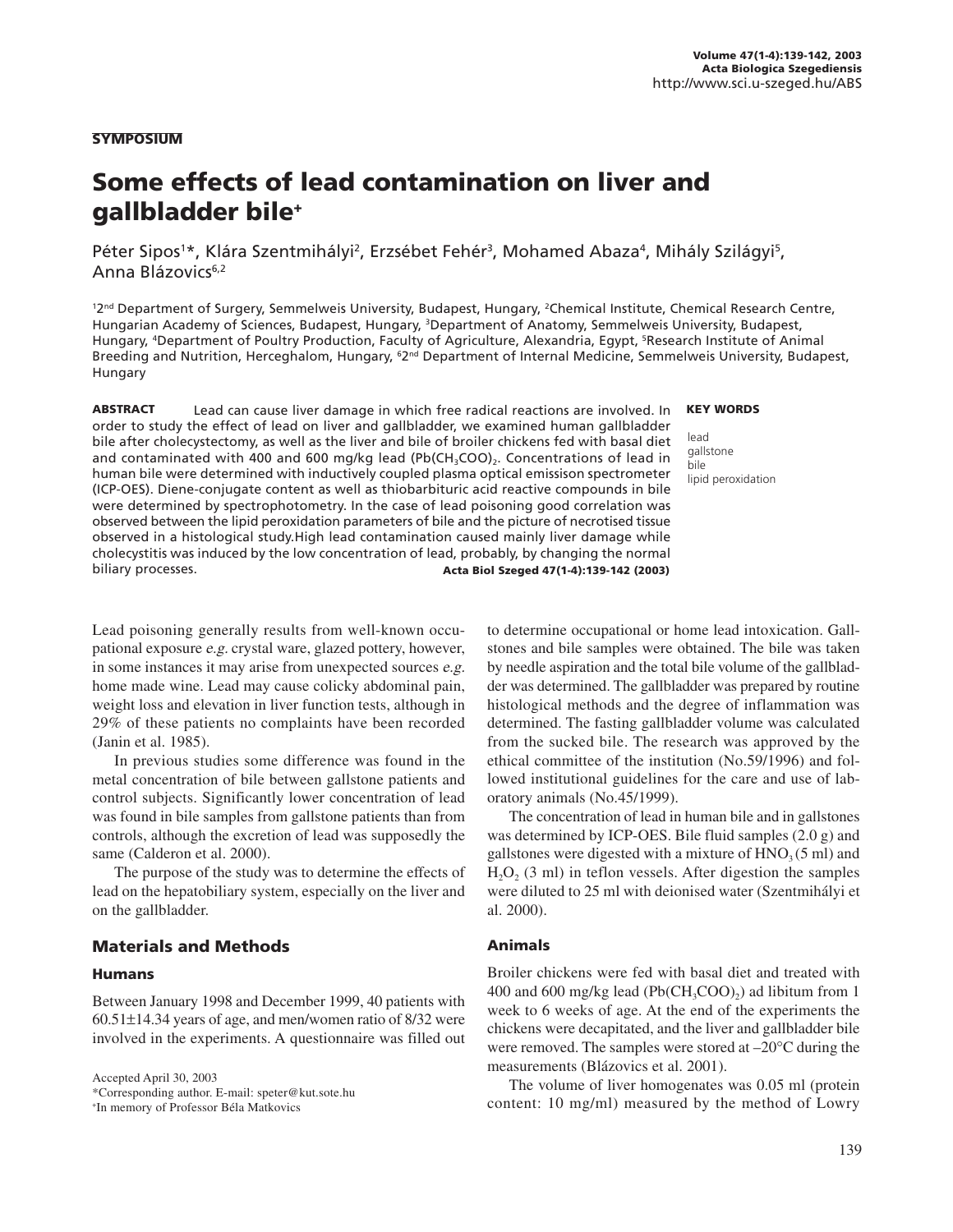

**Figure 1.** Lipid peroxidation processes in the bile of broiler chicken treated with lead. The decreased concentrations of thiobarbituric acid reactive compounds and diene conjugate content of bile in higher dose of lead reveal aggregation processes in the gallbladder bile.

(1951). Thiobarbituric acid reactive compounds of the bile were measured by the method of Pyles (1993) and the diene conjugate content of the bile was determined at 233 nm by spectrophotometry after fractionated separation of isooctane, then desiccated with  $Na<sub>2</sub>SO<sub>4</sub>$  (AOAC 1993). Routine histopathological examinations were performed. All reagents were purchased from Reanal (Hungary). Mean and standard deviations were calculated from the results and significance was determined by Student's t test.

# Results

Pb was detected in 9 bile samples from the above 40 patients with gallstones (23%). One patient worked with ceramic dye, one performed renovating work at home and the others were not exposed to Pb. Average lead concentration was 0.2±0.21 mg/kg. On an average, the Pb content of bile was 0.228±0.124 mg/kg, measured from 6 samples taken from 40 patients. Human gallstone Pb content was 20.55±48.69 mg/ kg observed in 3 samples in very high concentration. Elevated Pb concentration in gallbladder bile and stone was detected only in samples of one patient. In the other cases, the Pb content of bile fluid and gallstone did not show parallel changes. The volume of gallbladder with lead content was significantly lower than observed for gallbladder without lead content  $(7.8\pm 2.3 \text{ ml}/21\pm 12.4 \text{ ml})$ , but histological preparation did not reveal any thickening of the gallbladder wall. The gallbladder volume with muddy bile content was always lower and could not be entirely sucked out, but the remaining volume was always lower than 10%.

In order to prove that Pb may cause lipid peroxidation injuries in the liver and gallbladder, we studied the effect of lead in broiler chicken experiments. When the basal diet of chickens was contaminated with 400 and 600 mg/kg  $Pb(CH<sub>3</sub>COO)$ , the diene-conjugate content and concentration of thiobarbituric acid reactive substances were determined in broiler chicken gallbladder bile supernatants (Fig. 1). Similar ratio was observed between the two parameters in heavy metal poisoning. These data point to lipid peroxidation processes in the gallbladder bile. The amount of sludge was significantly higher and the volume of gallbladder was lower in highly poisoned chickens (600 mg/kg), than observed in the control animals. Histological sections confirmed the dose-dependent toxic effect of lead in the liver, treatment with 400 mg/kg lead caused lymphocyte infiltration, and 600 mg/kg lead treatment caused severe periportal inflammatory reaction, which may lead to cirrhosis (Fig. 2).

## **Discussion**

Lead has been shown to be toxic in most of its chemical forms, either inhaled or ingested in water or food at levels humans are exposed to at the workplace as well as in the general environment. Gastrointestinal lead absorption and retention, the major pathway of lead intake, were shown to vary widely depending on the chemical environment of the gastrointestinal lumen, age and iron stores (nutritional status of the subject). Lead does not have a feedback mechanism, which limits absorption. Dietary components, such as, sodium citrate, ascorbic acid, amino acids, vitamin D, proteins, fat and lactose can bind to lead and thus enhance the absorption of lead (DeMichele 1984). When lead is ingested or absorbed in the body, blood Pb level initially rises and then falls within days. After prolonged exposure, lead is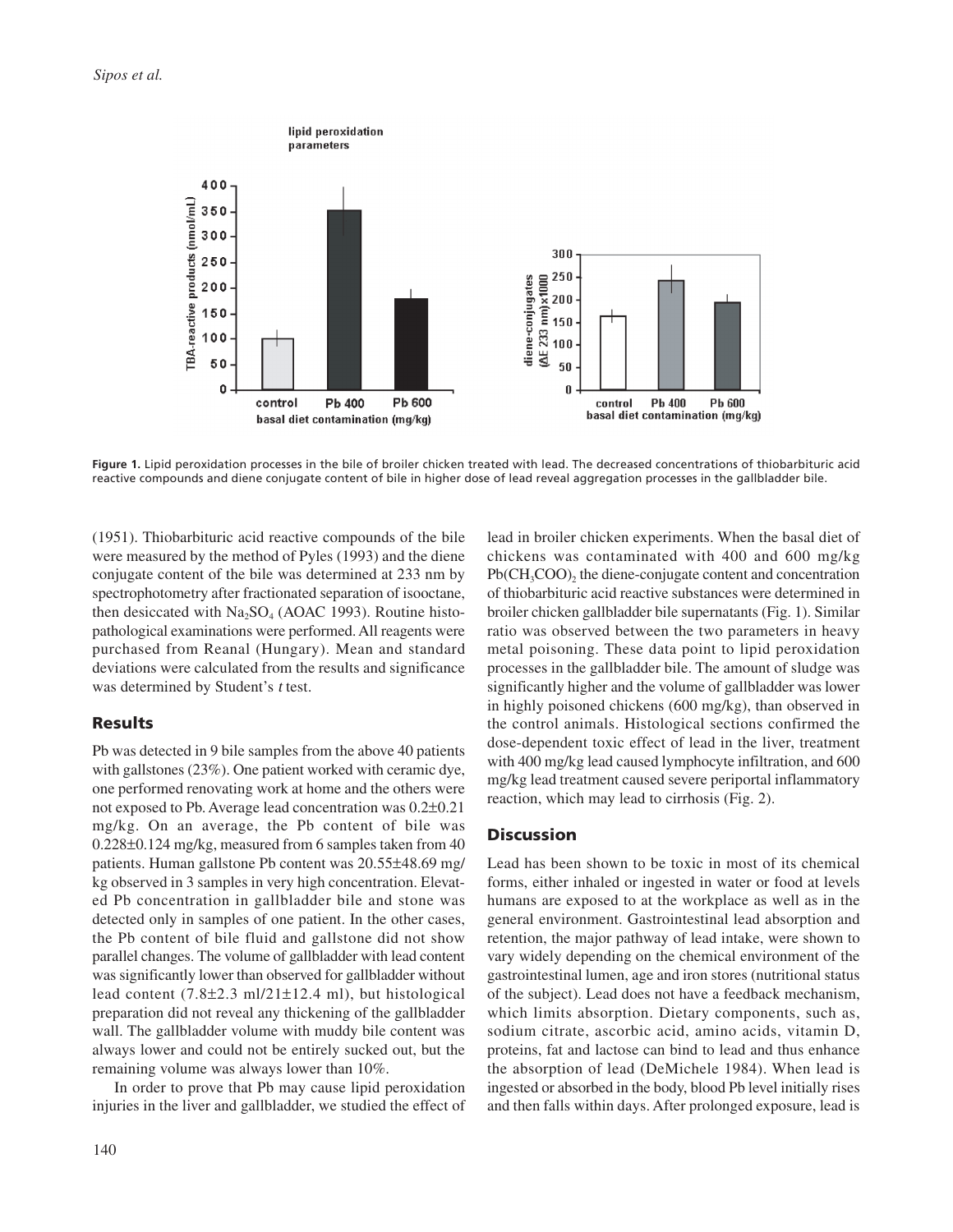

**Figure 2.** Light microscopic picture of the liver exposed to lead. **A**: control; **B**: 400 mg/kg lead; **C**: 600 mg/kg lead; **A**: central part of a hepatic lobule of a control animal. Bar scale = 100 mm, **B**. and **C**: parts of the hepatic lobules from a led treated chicken. Arrows show micro lipid droplets. Dotted arrows point to the periportal inflammatory reactions.

stored in the skeleton where the time of equilibration with blood and organs takes several years.

The significance of our study is that it draws attention to the fact that the cause of abdominal pain may be lead poisoning as well, which may be induced by changes in the visceral smooth muscle tone secondary to the action of lead on the visceral autonomic nervous system, as well as lead induced alteration in sodium transport in the small intestinal mucosa.

Lead can stimulate intercellular signalling between Kupffer cells and hepatocytes, which are enhanced synergistically in the presence of low lipopolysaccharide levels (Milosevic and Maier 2000) promoting thereby proteolytic activity.

Our results have shown that treatment with higher concentration of lead causes severe periportal inflammation in chicken liver, therefore, it may be assumed that long-term lead exposure might cause liver damage in humans as well.

Good correlation was found between the elevated lipid peroxidation parameters and the decreased total scavenger capacity of the liver exposed to lead (Blázovics et al. 2001).

In general, the different effects of lead in the hepatobiliary system are: catalysis of the peroxidation of unsaturated fatty acids (Yin and Lin 1995), reduction of N-oxide production (Krocova et al. 2000) and the promotion hydroxyl radical formation (Ding et al. 2000).

Each of these affects may promote stone formation. The proliferation effect of lead on smooth muscle cells (Fujiwara et al. 1995) and the rise in the tone of gallbladder may result in smaller gallbladder volume and an increase in wall thickness.

Our results show that higher concentration of lead causes mainly liver damage in which free radicals are involved, but low concentration of lead may disturb the normal biochemical process in the hepatobiliary system and the lead may precipitate into gallstones.

## Acknowledgments

The authors wish to express thanks to Mrs. Sarolta Bárkovits, Mrs. Edina Pintér and Mrs. Erzsébet Bíró. This study was supported by the National Research Foundation (OTKA 029252) and Ministry of Welfare (ETT 250/2000).

#### References

AOAC (1984) Official Methods of Analysis 28054 B. 14th ed., Arlington, VA, USA.

Blázovics A, Abaza M, Sipos P, Szentmihályi K, Fehér E, Szilágyi M